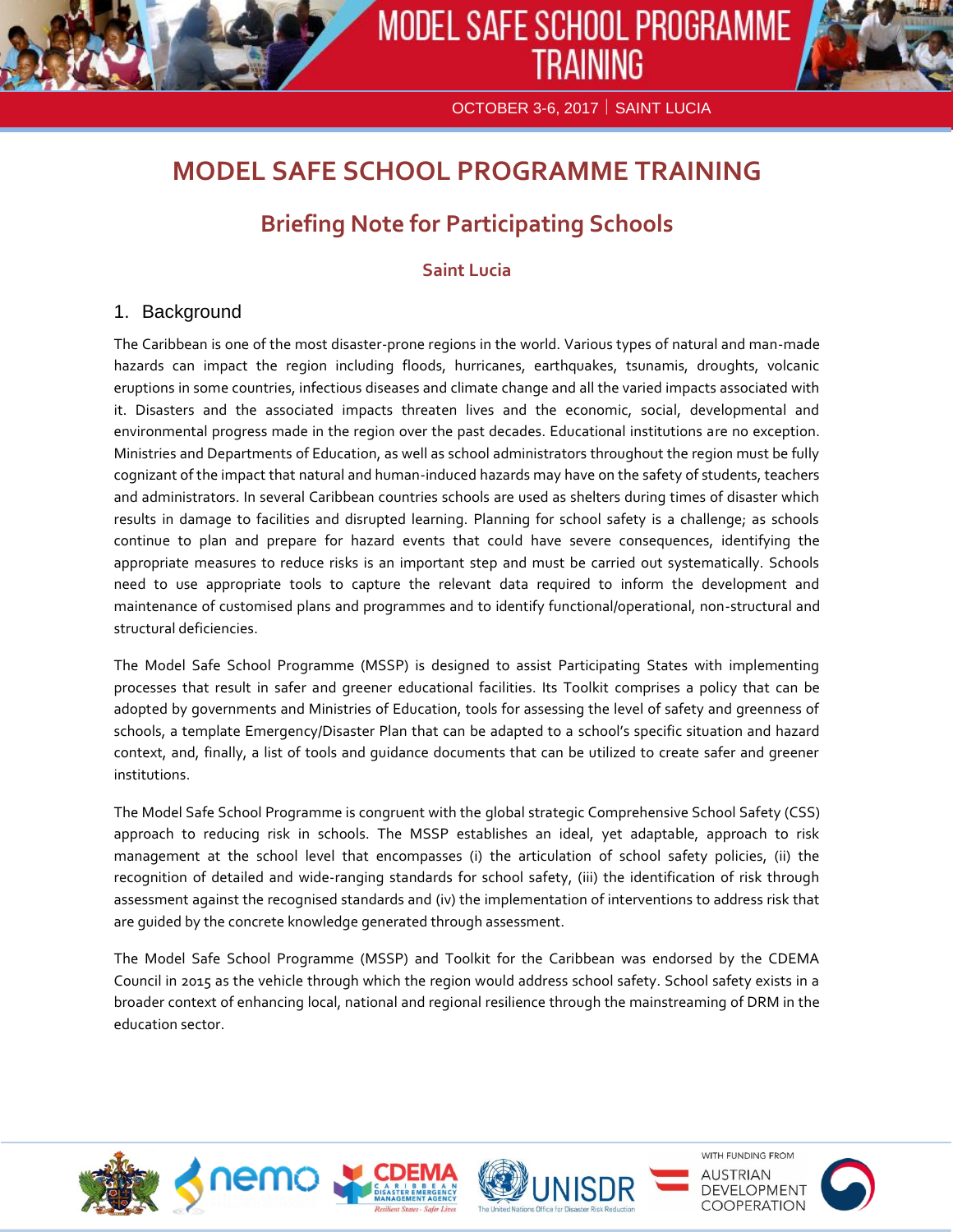

# OCTOBER 3-6, 2017 | SAINT LUCIA

The implementation of the MSSP at the national level supports achievement of the outcomes of regional and international strategies and initiatives inter alia:

- i. The Regional CDM Strategy 2014-2024.
- ii. The Sendai Framework for Disaster Risk Reduction 2015-2030.
- iii. The Worldwide Initiative for School Safety (WISS).
- iv. Caribbean Initiative for School Safety.
- v. Antigua and Barbuda Declaration on School Safety in the Caribbean and its Roadmap

# 2. About the training

The overall MSSP training objectives are to: (a) familiarise trainees with the context for the MSSP and the assessment tools, (b) train on the utilization of the tool to assess risk in schools, and (c) train on the preparation of assessment reports.

In addition to a sound approach to the MSSP theory and methodology, a hands-on learning experience is envisioned where trainees undertake all stages of the assessment and reporting process, including the development of recommendation reports and action plans. Consequently, the participation of schools, providing a real-life setting, is of vital importance for the achievement of the training's learning objectives.

Furthermore, participating schools themselves benefit from this training, as using the safety standards and the application of the assessment tools provide Ministries and schools with a means of understanding the anatomy of the risk they face, thus enabling them to make fact-based decisions on the design and implementation of programmes to increase the resilience of school. The information generated by the application of the assessment tools allows for flexible action planning across various times scales (short, medium and long-term) and which considers the available resources and other unique characteristics of the implementing country.

# 3. About the school assessment

าem

The MSSP assessment consists of the three tools, namely the (a) Questionnaire for the School Safety Compliance Standards, the (b) Building Condition Assessment, and the (c) Green Assessment. Training participants are will have an opportunity to apply these assessment in the participating schools. The details of the three tools are as follows:

#### *a) Questionnaire for the School Safety Compliance Standards*

The questionnaire is a checklist that comprises a series of questions built around international safety standards. The questions contained in the checklist are used to calculate a score and subsequently can serve for School Safety certification purposes.

The checklist/questionnaire is divided into the following 8 sub-sections:

 **Disaster Planning** which looks at what plans, guidelines and procedures that is in place to guide response to disaster situations, and how and when they updated.

UNISD

WITH FUNDING FROM

DEVELOPMENT COOPERATION

AUSTRIAN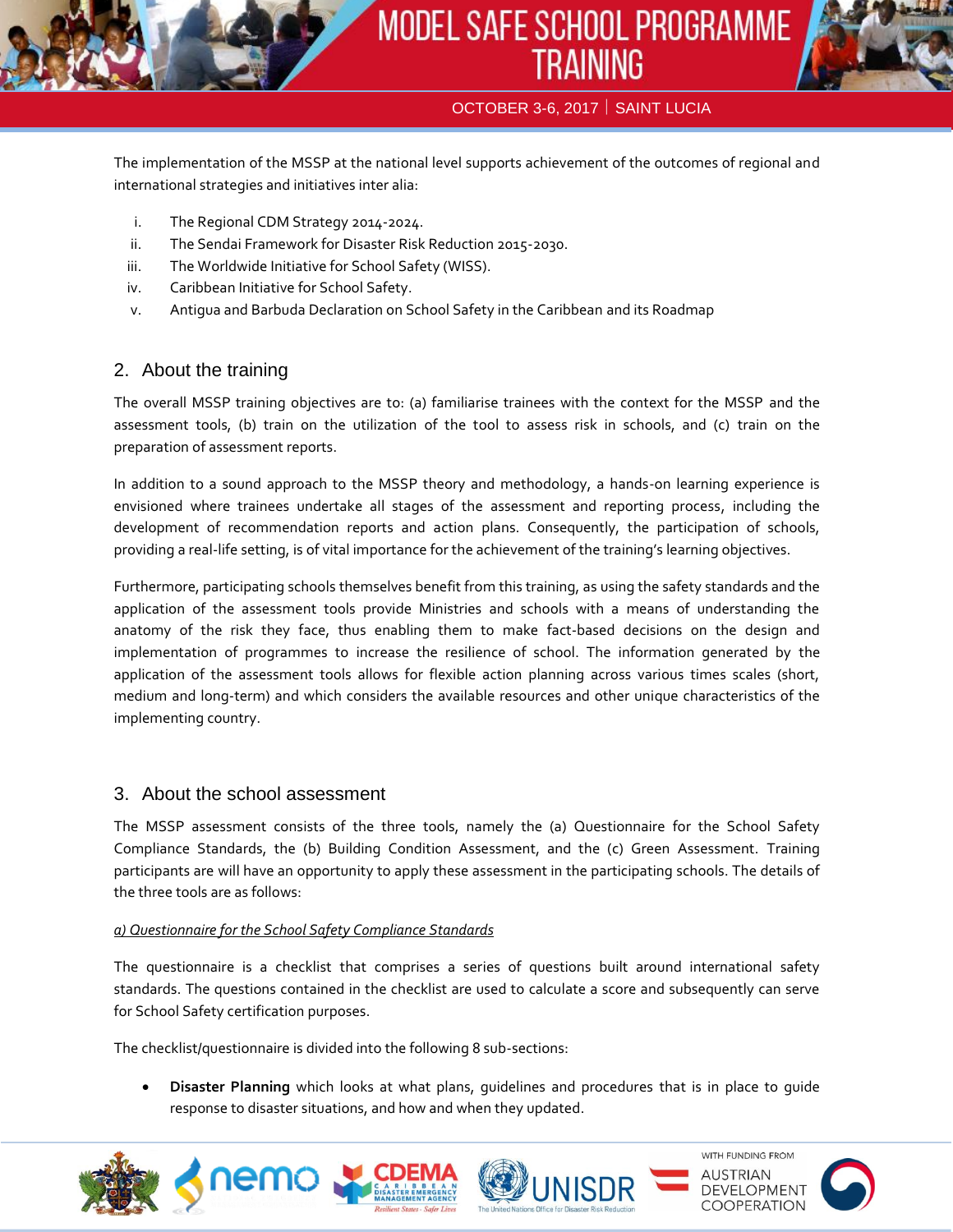# MODEL SAFE SCHOOL PROGRAMME **TRAINING**



- **Emergency Planning** which covers supplies and equipment related to safety, health and contact information for students and the training of individuals in the areas of First Aid, fire suppression and CPR.
- **Health and Safety Administration** which looks at those responsible for administering health and safety issues, risk assessments and complying with local labour regulations.
- **Medical Emergencies** covers whether or not a health care provider is located on the school compound or is accessible in case of an emergency, food preparation on-site, the mechanisms for reporting potential issues and having easy access to emergency contact information.
- **Physical Plant** deals with the structural integrity of, and any hazards that may be associated with, school buildings.
- **Physical Safety** covers on-site security issues and procedures.
- **Protection of the Person** pertains particularly to secondary and tertiary level institutions and covers safety gear and equipment available.
- **Hazardous Chemicals and Materials** also pertain to secondary and tertiary level institutions where potentially hazardous chemicals may be used in laboratories, etc.

# *b) Building Condition Assessment*

The questionnaire seeks to collect information on the condition of the school building(s) and grounds that could potentially harm staff and students and which may make the school more vulnerable to hazards such as hurricanes and flooding. The major categories of the Building Conditions Assessment include:

- Exterior Building Elements
- Interior Building Elements
- Mechanical Systems
- Safety/Code Compliance

# *c) Green Assessment*

The questionnaire is a checklist that comprises a series of questions built around sustainability and environmental responsibility. The questions contained in the checklist are used to calculate a score and subsequently can serve for Green certification purposes.

The checklist is divided into the following 8 sub-sections:

- **Sustainability Management** pertains to formulating supporting policies, raising awareness and establishing a baseline from which improvements can be measured.
- **Natural Resources** focus on reducing water and energy use and purchasing practices.
- **Indoor Environment** focuses on maintaining indoor conditions conducive to teaching and learning.
- **Hazardous Chemicals and Materials** focuses on the proper labelling, handling, use and storage of chemicals and the identification and proper management of hazardous materials such as asbestos.
- **Facility and Grounds** pertains to the proper pest management in an effort to reduce or eliminate the use of and exposure to harmful chemicals, proper waste storage and disposal and overall maintenance.
- **Food Service** pertains to the sustainability of the foods used and proper management of food waste.